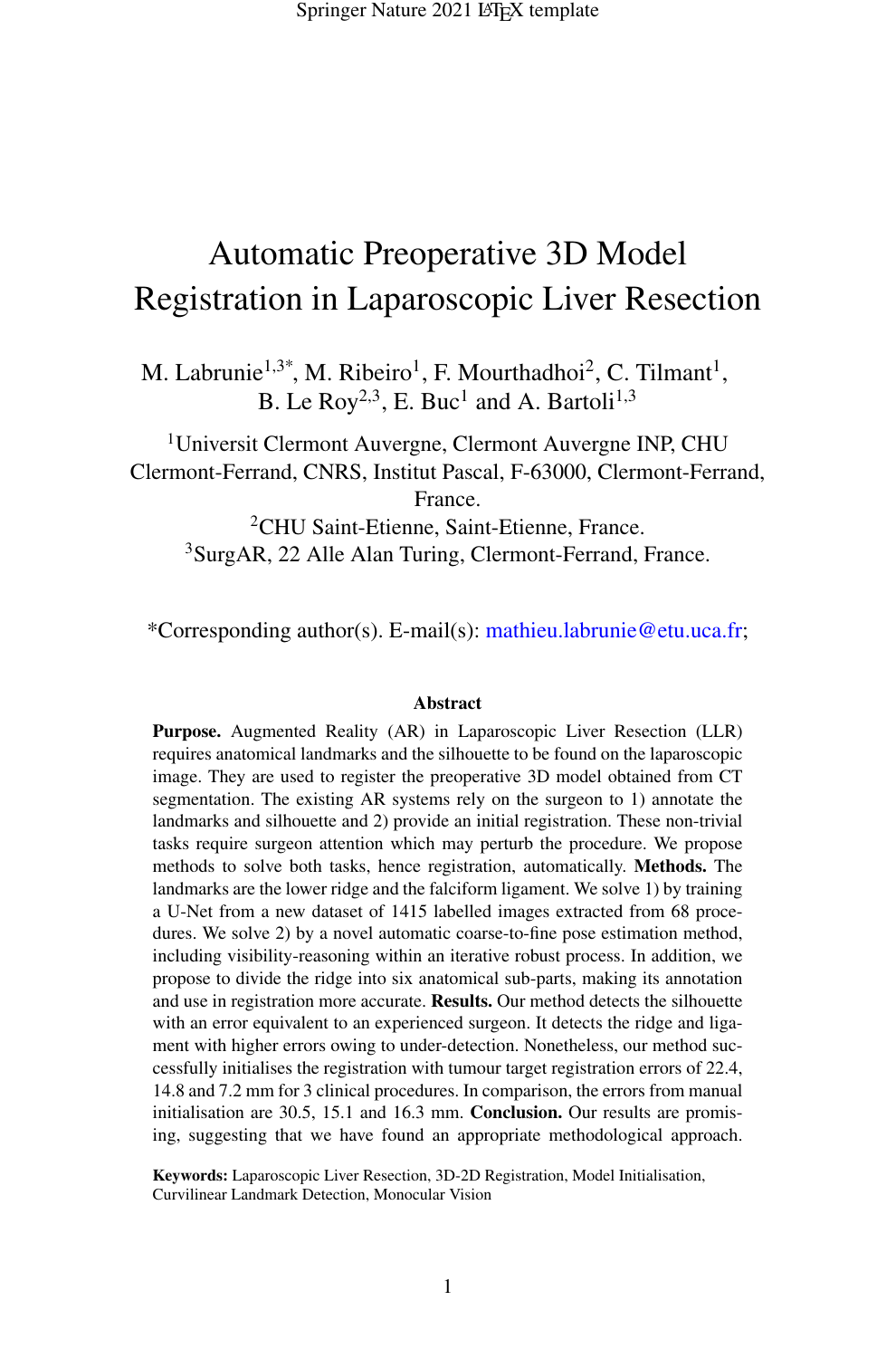### 1 Introduction

In Laparoscopic Liver Resection (LLR), the surgeon must precisely locate the tumours in order to remove them and avoid recurrence. Because some tumours are not visible from outside the liver, additional information from preoperative CT is needed. However, combining CT and laparoscopy is challenging, especially because the liver deforms between the preoperative and intraoperative times. Augmented Reality (AR) assists the surgeon by *registering* a 3D preoperative model reconstructed from the CT to the laparoscopic image, to predict the intraoperative tumour shape and location.

We study the *registration problem* with the pipeline in figure [1.](#page-2-0) The inputs are the preoperative 3D models of the liver and tumours and the camera intrinsics are obtained by static calibration when surgery starts. Registration crucially depends on corresponding anatomical landmarks between the preoperative 3D liver model and the laparoscopic image, as well as the silhouette. The model landmarks are determined prior to surgery and the corresponding image landmarks during surgery. Existing AR systems require the surgeon to annotate the image landmarks and silhouette and to manually initialise the registration by providing a rigid pose of the 3D liver model. Both steps must be done during the procedure, which is highly inappropriate.

We present methods to overcome these issues and automate registration. Alternatively, these methods may also be used to initialise existing interactive methods. We first study the automatic detection of the image landmarks and silhouette, using a U-Net trained with a loss function adapted to thin regions. Our contribution is a database and a study of the anatomical structure of the landmarks. We define the *ridge* landmark as the lower anterior ridge of the liver and the *ligament*landmark as the junction between the falciform ligament and the liver. They are represented as curves. We fix an issue from previous works where the ridge is considered as a single curve. We propose a subdivision which copes with the variability in camera viewpoint and then a new method for automatically estimating the initial registration pose. Estimating pose automatically from curve correspondences for a single RGB image is a complex task owing to the issue of visibility, which has not received a solution in computer vision. We propose an iterative method, establishing point-wise correspondences between the landmarks, while refining visibility prediction and eventually combining the visible landmarks and the silhouette. Our methods can be readily extended to stereo images. Our experiments show that our automatic methods compare favourably with the manual results, suggesting that they could facilitate fully automatic AR in LLR.

### <span id="page-1-0"></span>2 Related Work

Most registration approaches split the problem into two parts: initial registration and tracking [\[1\]](#page-10-0). We focus on stages of the initial registration, shown in figure [1,](#page-2-0) though our methods could also be used for tracking.

*Liver registration landmarks and silhouette.* Registration requires correspondences between the preoperative liver and the surgical image. These are provided by the ridge and ligament landmarks (figures [2](#page-3-0) and [3\)](#page-5-0) [\[2\]](#page-10-1). For stereo laparoscopy, the visible surface may also be used, whereas for monocular laparoscopy, the silhouette is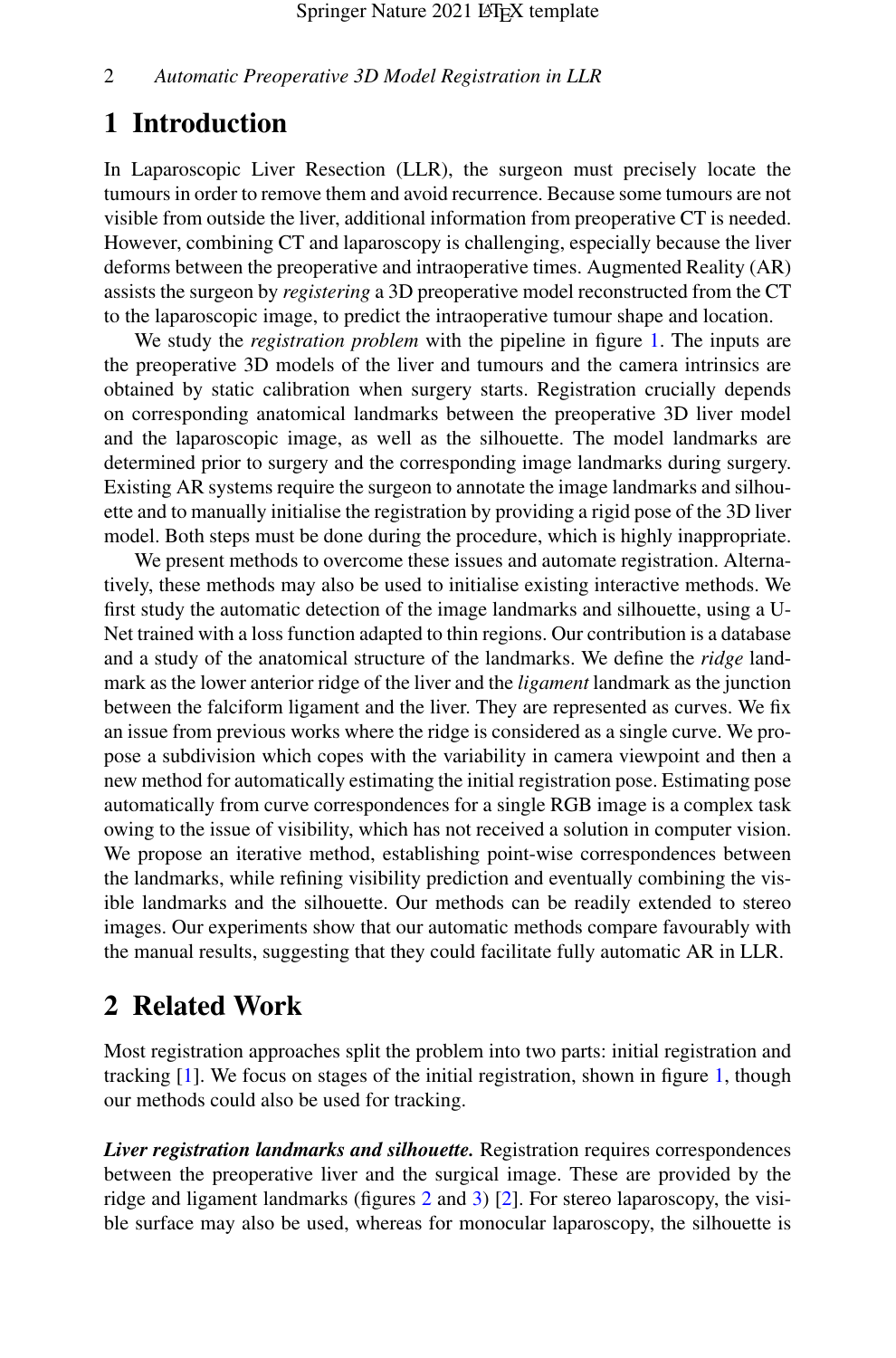<span id="page-2-0"></span>

Fig. 1: Registration pipeline. The green, blue and grey boxes respectively encode the already automatic, automated by our methods and still manual tasks.

considered instead  $[3, 4]$  $[3, 4]$  $[3, 4]$ . The ridge is modelled as a single curve  $[2, 3, 5]$  $[2, 3, 5]$  $[2, 3, 5]$  $[2, 3, 5]$  $[2, 3, 5]$ . This does not match its real shape, as we show in a careful anatomical study in section [3.1.](#page-2-1)

*Detection of landmarks and silhouette in laparoscopic images.* Detecting the landmarks and silhouette in an image is a semantic segmentation task, for which the state-of-the-art is end-to-end CNNs [\[6\]](#page-10-5). However, most methods deal with thick regions, as opposed to the thin curvilinear landmark shapes. Nonetheless, the U-Net architecture  $\lceil 6 \rceil$  was used on small and medium-sized datasets  $\lceil 7, 8 \rceil$  using specific function losses for thin contour detection. A compound loss with a weighted sum of Cross-Entropy (CE) and of the Dice Loss was used [\[8\]](#page-11-0). The Tversky Loss is a generalisation of the Dice Loss [\[9\]](#page-11-1), more appropriate to highly imbalanced classes, which weights False Negatives (FN) more heavily than False Positives (FP). The objective is indeed not to miss the thin or small regions, the predicted labels being preferred a bit thicker than unseen. The Hybrid and Unified Focal Losses [\[10\]](#page-11-2) are other alternatives for dealing with highly imbalanced classes. Three specific loss functions were used in successive steps [\[7\]](#page-10-6): CE, then a binarising loss and eventually a thinning one. We extensively tested loss combinations and report the best results in section [4.3.](#page-7-0)

*Liver registration initialisation.* The preoperative liver model pose is initialised manually in the vast majority of works  $[3, 5]$  $[3, 5]$  $[3, 5]$ , with two exceptions  $[11, 12]$  $[11, 12]$  $[11, 12]$ . Rigid registration is performed in [\[11\]](#page-11-3) using the ridge and a reconstructed intraoperative 3D point cloud from stereo by means of a shape matching technique. Alternatively, other 3D registration methods such as [\[13\]](#page-11-5) could be used. Rigid registration is performed in [\[12\]](#page-11-4) using the ridge and the silhouette. The approach is brute-force: it samples a large set of camera poses from a camera keyhole assumption and estimates the visible liver surface. In contrast, we search for the pose directly from the landmarks and silhouette, without requiring stereo, without assuming a known keyhole position and without sampling camera poses, thanks to a proposed specific highly robust process given in section [3.2.](#page-3-1)

### 3 Methodology

### <span id="page-2-1"></span>3.1 Analysis and Refinement of the Registration Landmarks

The ridge and ligament have been used as landmarks since [\[2\]](#page-10-1). We assume the falciform ligament was cut, which happens in most LLR procedures. Both landmarks are visible for frontal or fronto-lateral views. They are rarely entirely visible, owing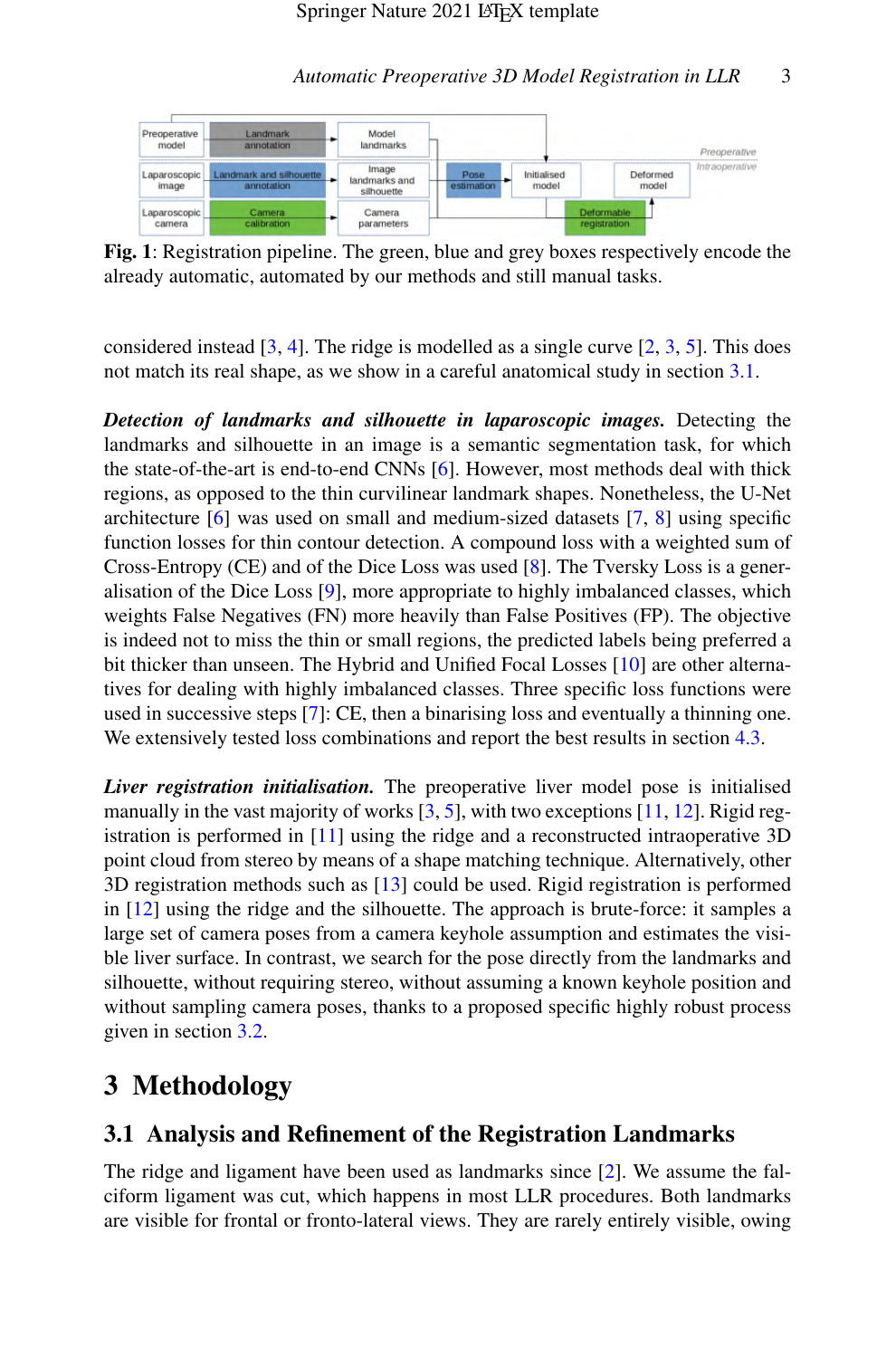<span id="page-3-0"></span>







(a) Refined example, central part in the white border

(b) GT on an image from test set

(c) Predictions for the image in [\(b\)](#page-3-0)

(d) Predictions for another test image

Fig. 2: Image, ground truth and predicted landmarks examples. Silhouette in orange, ligament in yellow, refined ridge parts in green and blue nuances.

to occlusions and self-occlusions. Previous works model the ridge as a single curve, which we call the *single ridge* model. However, depending on the camera position relative to the liver, the central part of the ridge next to the ligament may correspond to different positions in the model. We illustrate this issue in figure  $2(a)$ . Several annotations can be performed for the left central part of the ridge. This central part corresponds to the part surrounding the round ligament, close to the Rex recessus. This is the surface formed by the inferior medial segment (IVb) and the inferior lateral segment (III) outer surface closer to the intersection delimited by the frontal extremity of the ligament. This part varies substantially across patients. We propose to label both the upper and lower limits of this surface, for each side, right and left. We thus obtain the following landmarks for the central part:

- The *upper-left central limit* (may be visible from frontal left views and guessed from right fronto-lateral and frontal views)
- The *upper-right central limit* (may be visible from frontal right views and guessed from frontal left and frontal views)
- The *lower-left central limit* (may be visible from opposite lateral views)
- The *lower-right central limit* (may be visible from opposite lateral views)

We call this the *split ridge* model. Its most reliable landmarks are the *right ridge* and *left ridge* from each side of the central part. We illustrate this delimitation in figure [2.](#page-3-0)

### <span id="page-3-1"></span>3.2 Automatic Registration Initialisation

Iterative deformable registration requires an initialisation. This is often obtained with a rigid model, which consists in estimating the camera pose with respect to the liver model. This is typically done manually. Indeed, Perspective-n-Point (PnP) pose estimation cannot be directly used because 3D-2D point correspondences are not known between the preoperative 3D model and the 2D image landmarks.

We propose to solve this challenging pose problem iteratively, in three coarse to fine steps, as given by Algorithm [1.](#page-4-0) The main differences between these steps are the preoperative 3D vertices (with their image correspondences) selected for pose estimation in a RANSAC-based PnP solution. The coarse step  $\overline{1}$  uses all landmark vertices. The following step 2 refines pose iteratively using the visible landmark vertices only, determined from the current pose estimate (line  $34$ , figure  $3(c)$ ). The fine step  $\circled{3}$  adds the silhouette vertices related to the image silhouette (line [32\)](#page-4-2).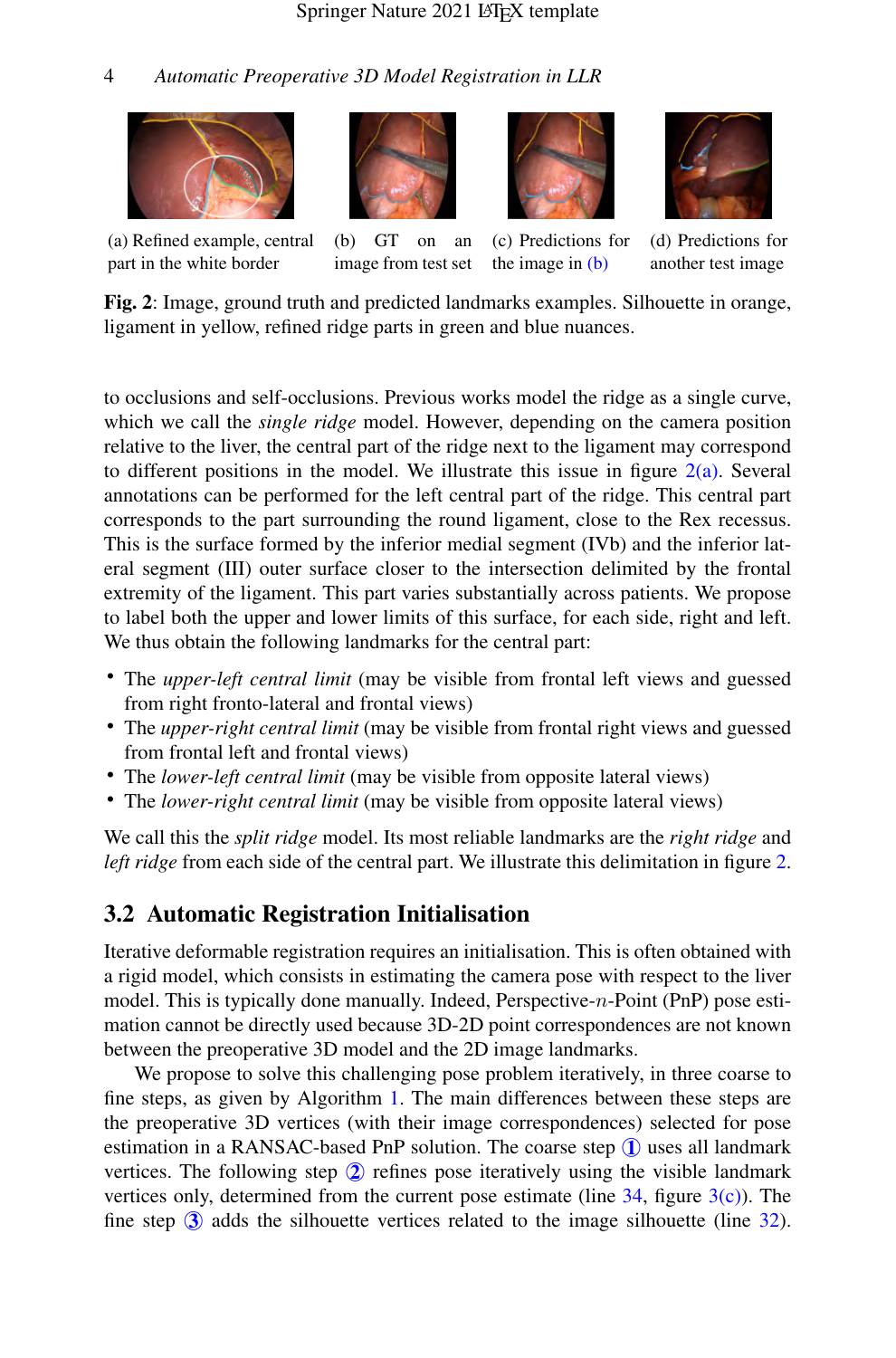<span id="page-4-0"></span>Algorithm 1 Pose Estimation Pseudo-code

```
1: main variables:
 2: V_L: 3D landmark vertex coordinates in preoperative space
 3: I_L, I_S: 2D landmark and silhouette coordinates in image space
 4: T: threshold set for inlier selection in extended RANSAC-based PnP
 5:
 6: MinError ← +\infty, BestPose ← ∅
 7: 
1 Coarse estimation from all landmark vertices
 8: BestPose, MinError \leftarrow ESTIMATEPOSE(V_L, I_L, T, MinError, BestPose)
 9: 
2 Refinement from visible landmark vertices only
10: BestPose, MinError \leftarrow REFINEPOSE(False, V_L, I_L, I_S, T, MinError, BestPose)
11: 
3 Refinement from visible landmark vertices and the silhouette
12: BestPose, MinError ← REFINEPOSE(True, V_L, I_L, I_S, T, MinError, BestPose)
13.14: procedure ESTIMATEPOSE(V_t, I_t, T, MinError, InitialPose)<br>15: BestPose \leftarrow InitialPose
15: BestPose ← InitialPose<br>16: \hat{I}_t ← SAMPLEIMAGELAN
16: \hat{I}_t \leftarrow SAMPLEIMAGELANDMARKSASMODELVERTEXONES(I_t, V_t)<br>17: for each \tau in T do
17: for each \tau in T do<br>18: EstimatedPos
18: EstimatedPose ← RANSACPNP(V_t,\hat{l}_t,\tau,InitialPose)<br>19: ProjectedV_t ← PROJECTTOIMAGEPLANE(V_t.Estimate
19: ProjectedV_t \leftarrow \text{PROJECTTOLMAGEPLANE}(V_t, EstimatedPose)<br>20: MSD ← COMPUTEMSD(GETVISIBLEPROJECTIONS(Projected
20: MSD ← COMPUTEMSD(GETVISIBLEPROJECTIONS(ProjectedV<sub>t</sub>),I_t)<br>21: if MSD<MinError then MinError←MSD BestPose ← EstimatedI
              if MSD<MinError then MinError←MSD, BestPose ← EstimatedPose
22: return BestPose, MinError
23.24: procedure REFINEPOSE(WithSilhouette,V_L, I_L, I_S, T,MinError,BestPose)<br>25: PreviousMinError \leftarrow +\infty25: PreviousMinError ← +\infty<br>26: while MinError<Previous
26: while MinError < Previous MinError do<br>27: Previous MinError ← MinError
27: PreviousMinError ← MinError<br>
28: Visible V_r \leftarrow DETERMINE VISIBLE
28: Visible V_L \leftarrow DETERMINE VISIBLE VERTICES IN IMAGE(V_L, Best Pose)<br>29: if With Silhouette then
29: if WithSilhouette then<br>30: V_s \leftarrow DETERMINES
                  V_S \leftarrow DETERMINESILHOUETTEVERTICES(BestPose)
31: \hat{V}_S, \hat{I}_S \leftarrow \text{GETCORRESPONDENCES}(V_S, I_S, \text{BestPose})32: V_t \leftarrow [\text{Visible}V_L, V_S], I_t \leftarrow [I_L, I_S]<br>33: else
33: else
34: V_t \leftarrow \text{Visible} V_L, I_t \leftarrow I_L<br>35: Best Pose, Min Error \leftarrow ESTIM
              BestPose, MinError \leftarrow ESTIMATEPOSE(V_t,I_t,T,MinError,BestPose)36: return BestPose, MinError
```
<span id="page-4-9"></span><span id="page-4-5"></span><span id="page-4-3"></span><span id="page-4-2"></span><span id="page-4-1"></span>The correspondences are the closest points between the projection of the silhouette vertices and the image silhouette ( $\hat{V}_S$  and  $\hat{I}_S$  in line [31\)](#page-4-3).

The procedure for estimating the pose is given in lines [14](#page-4-4)[-22.](#page-4-5) First, the landmark image curves are sampled uniformly to create one-to-one correspondences with the model vertices (line [16\)](#page-4-6). From these 3D-2D correspondences, we solve a RANSACbased PnP (line [18\)](#page-4-7) using [OpenCV.](https://docs.opencv.org/4.5.3/d9/d0c/group__calib3d.html) PnP uses a non-linear Levenberg-Marquardt minimisation to refine the initial pose. For  $(1)$ , this is initialised with Direct Linear Transformation while for  $(2)$  and  $(3)$  it uses the best pose from the previous steps.

RANSAC highly depends on the reprojection error threshold defining the inlier set. An unadapted threshold leads to an inlier set with too many or too few points and then to an incorrect pose. In the problem at hand, the threshold cannot be chosen a priori. This is because the error not only depends on observation noise, as in classical vision problems, but also on modelling error. The latter stems from several factors, the use of a rigid registration to approximate the real deformation field being the strongest one. We propose an extension of RANSAC to determine an optimal threshold at runtime. This works by repeating RANSAC for several thresholds from a set  $T \subset \mathbb{R}$ . Each threshold  $\tau \in T$  gives an inlier set (figure [3\(a\)\)](#page-5-0) and a pose estimate. We eventually select the best solution using the Mean Sum of Distances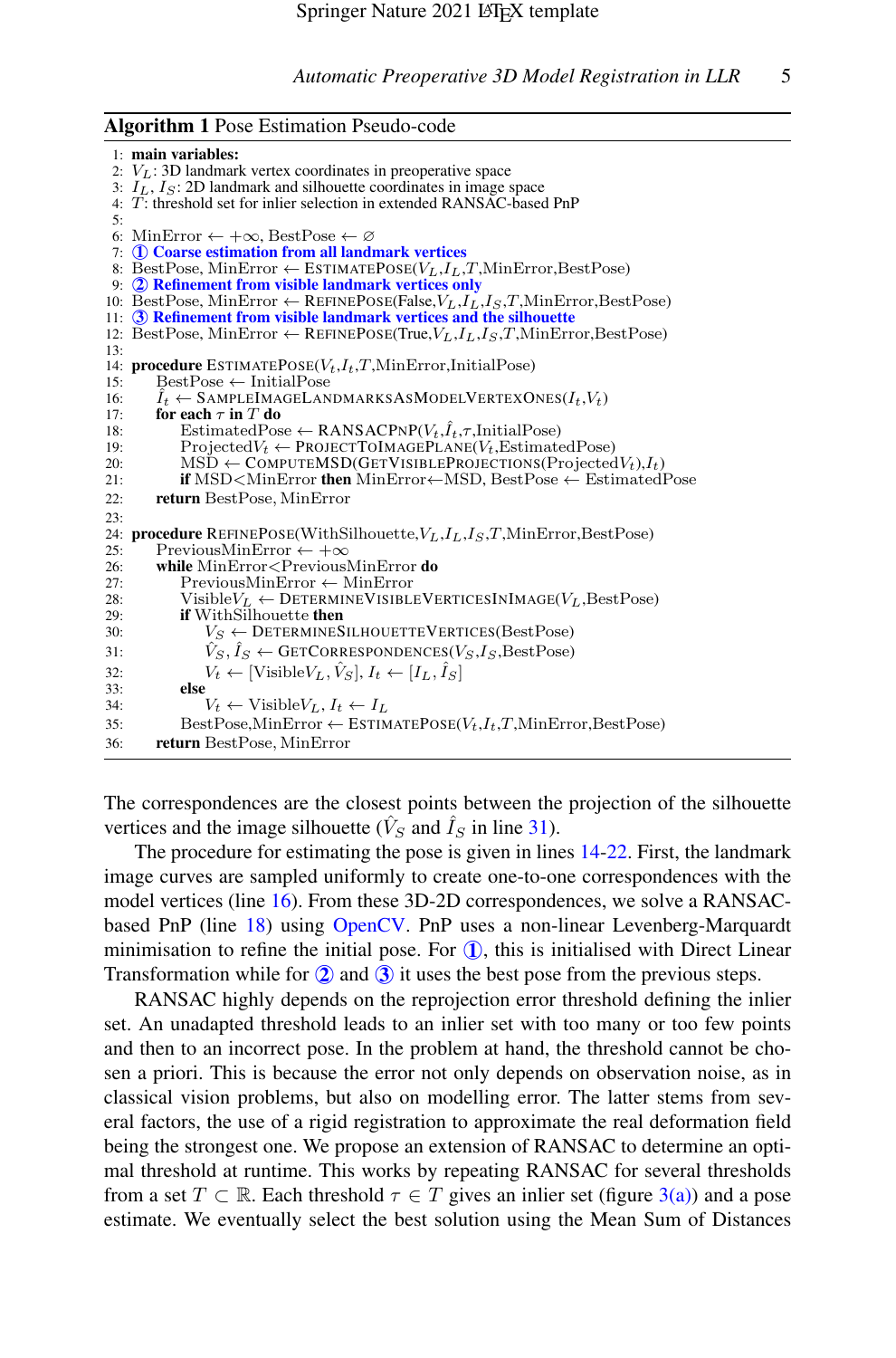<span id="page-5-0"></span>

(a) Original image and model landmarks (b) Example of image and model land-(yellow and blue) used in  $\bf{1}$  (coarse pose marks (respectively magenta and yellow) estimation) for solving PnP. In pink, best used for MSD computation in one of the pose result for  $\bf{1}$  w.r.t. MSD after inlier first two steps  $(\bf{1}$  and  $\bf{2})$ . selection (cyan) by RANSAC.



used as inputs in  $\mathcal{Q}$ .



(c) Example of visible landmarks (lime) (d) Example of refined pose estimate after step  $\odot$  and final one  $\odot$  (respectively orange and red).

Fig. 3: Illustration of the proposed method details for automatic pose estimation.

(MSD) criterion [\[14\]](#page-11-6) between the image landmarks  $I_t$  and the reprojected visible model vertices (line [20,](#page-4-8) figure [3\(b\)\)](#page-5-0). The MSD between point sets  $U = (u_1, ..., u_n)$ and  $V = (v_1, ..., v_m)$  is:

$$
\text{MSD}(U, V) = \frac{1}{m+n} \left( \sum_{i=1}^m \min_j ||v_i - u_j|| + \sum_{i=1}^n \min_j ||u_i - v_j|| \right).
$$

Usually,  $n = m$  so the measure is symmetric. The mean may possibly replace the sum for each component. Unlike line [28,](#page-4-9) only self-occluded landmark vertices are considered invisible. They are determined by a ray-triangle intersection method from [trimesh.](https://trimsh.org/trimesh.ray.ray_pyembree.html) Projected landmark vertices in the black border and outside the image are kept in the MSD computation. Figure  $3(d)$  shows results for each step of our pipeline.

# 4 Experimental Evaluation

#### 4.1 Overview

We first find a baseline objective for automatic landmark and silhouette detection by determining the manual annotation interoperator variability. We then evaluate automatic annotation detection and registration initialisation for both the single and split ridge models. We merge the left ridge and upper left central limit as well as the right ridge and right central limit to replicate the single ridge model. Finally, we evaluate the pose obtained from our automatic method against the optimal and manual poses in phantom and clinical datasets. We also compare to deformable registration initialised from these poses to achieve the whole registration pipeline. All experiments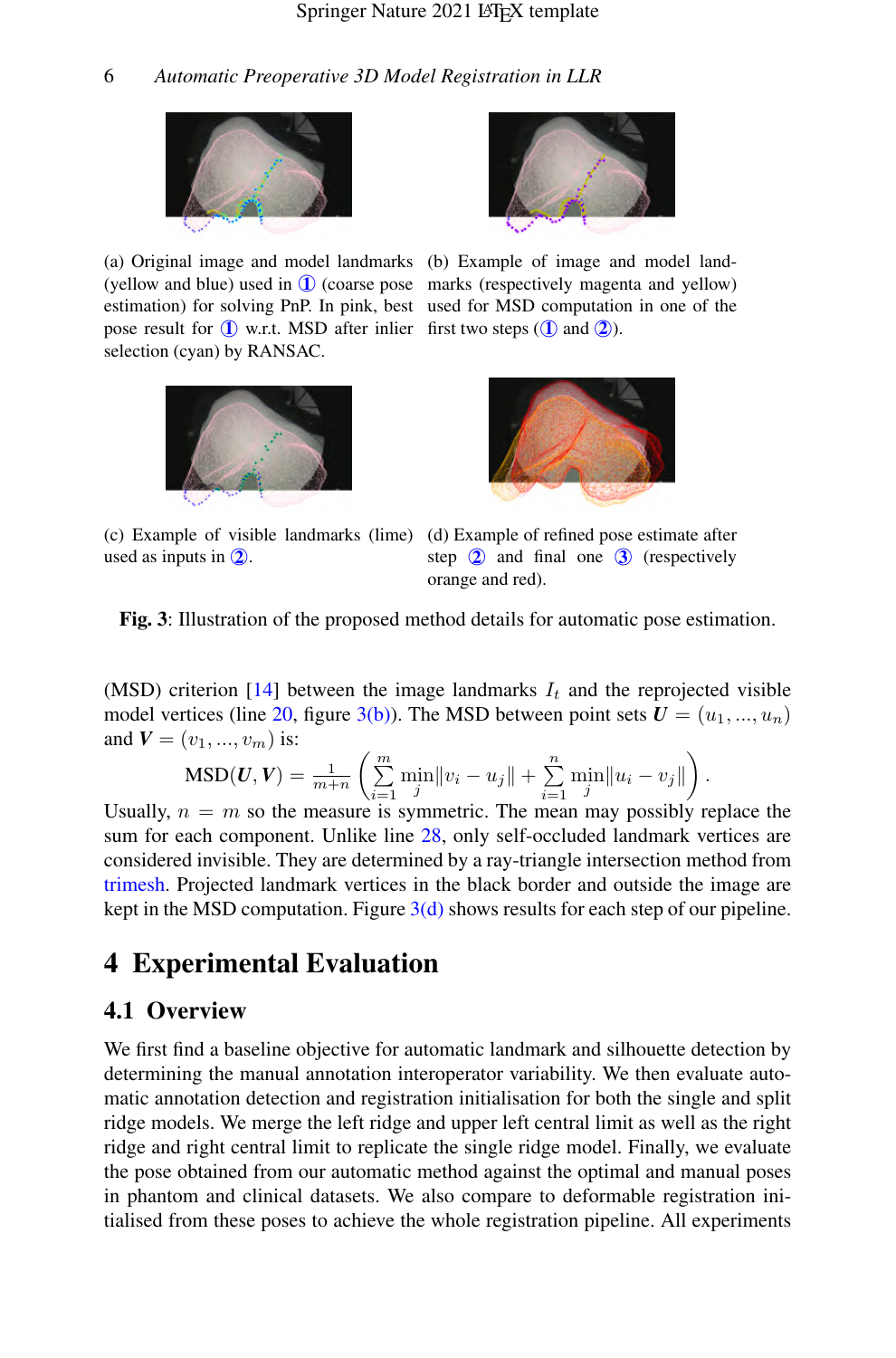<span id="page-6-1"></span>

(a) Patient 1, TRE 1/2/3: 13.0/12.9/10.2 (b) Patient 2, failure case, TRE 1: 39.4



(c) Patient 3, TRE 1/2/3: 32.5/22.2/20.2 (d) Patient 4, TRE 1/2/3: 18.4/7.0/6.7





Fig. 4: Manual (1-red) and automatic (2-green) pose reprojection for the liver and tumour. Deformable registration reprojection (3-blue) initialised from 2. The tumour GT, landmarks and silhouette are in pink and yellow. The TRE is in mm.

were performed on an Intel Core i9-10900K CPU @ 3.70GHz 20 computer with graphics card GeForce RTX 2080 Ti.

### 4.2 Manual Annotation Interoperator Variability

We construct a dataset where 5 surgeons annotated the landmarks and silhouette for 8 laparoscopic 1080p images from different patients. For each image we compute the average closest distance across annotations, equivalent to the MSD criterion, as well as the percentage of annotations within 15 px and 30 px agreement. The estimated mean manual annotation interoperator variability is slightly over 30 px, see table [1.](#page-6-0) However, some images substantially increase variability as can be seen with the median being around 20 px. More than 80% of each landmark or silhouette from one annotation are within 30 px from another annotation. These are the baseline objectives for automatic detection.

<span id="page-6-0"></span>Table 1: Manual annotation variability between 5 surgeons (2 junior and 3 senior ones) on 8 images, measured by mean, median and max MSD across images and mean percentages of annotation within 15 and 30 px for the landmarks and silhouette.

|              | Mean MSD | Median   | Max MSD | % < 15 | % < 30 |
|--------------|----------|----------|---------|--------|--------|
|              | (pX)     | MSD (px) | (pX)    | pх     | pх     |
| Silhouette   |          |          | 102     | 83     |        |
| Ligament     |          |          | 96      | 68     | 80     |
| Single Ridge |          |          | 86      | 70     |        |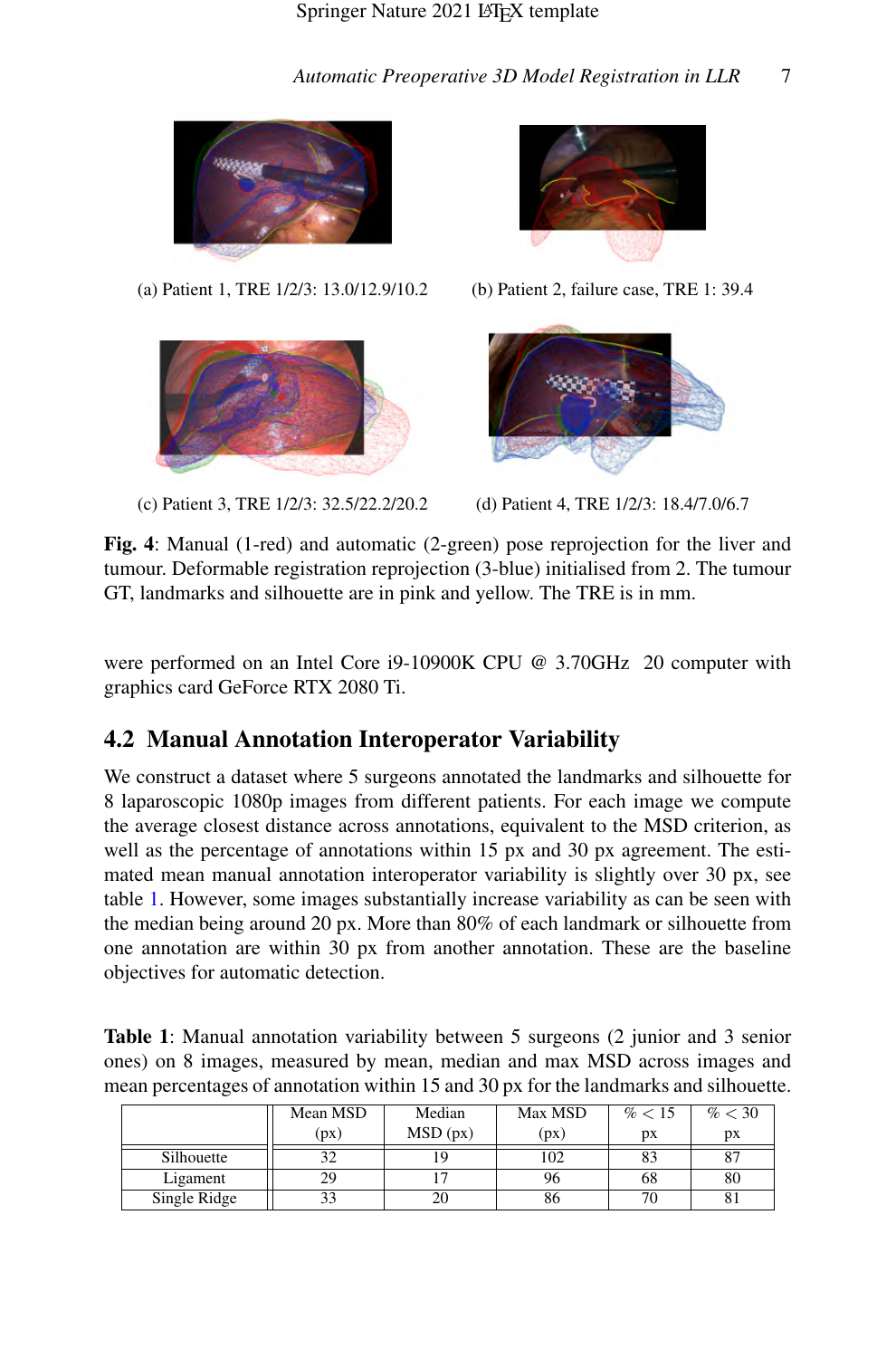#### <span id="page-7-0"></span>4.3 Automatic Landmark and Silhouette Detection

Between 10 and 30 1080p frames were extracted from LLR videos of 68 patients. The frames were selected to represent various views and configurations of each liver. Manual annotations of the landmarks and the silhouette were performed on each image. Our dataset contains 1415 annotated images. We used Leave One (patient) Out Cross-Validation (LOOCV) to evaluate detection accuracy. For each fold, train and validation sets respectively use 90% and 10% of the randomly selected data. The test set uses the images from the left-out patient. Training takes about 20 min for a fold, while detection takes less than 10 ms. In contrast, the manual annotation of all the landmarks and silhouette can take between 30 s and about 2 min for each image.

We evaluate the detection using both components of the MSD criterion: the mean closest distance of predictions to GT and the mean closest distance of GT to predictions, whose mean is the MSD. We compute the topological skeleton of the predictions to form 1-pixel thick contours. We compute adapted sensitivity and precision, which are not well defined for thin regions. The adapted versions use dilated labels with disc radii of 15 and 30 px. The GT contours are dilated for precision computation, while the predicted ones are dilated to compute sensitivity.

We use an end-to-end U-Net [\[6\]](#page-10-5) with input image size of  $256 \times 256$ . We tested the state-of-the-art loss functions for thin regions and imbalanced classes described in section [2.](#page-1-0) In short, the best results for thin outputs are obtained for the compound CE+Tversky loss, with respective weights of 5 and 1 for the CE and Tversky losses as well as 0.05 and 0.95 for the FP and FN components of the Tversky loss. Figures  $2(c)$  and  $2(d)$  illustrate results on test images. It performs well for the silhouette while missing parts for the ridge and the ligament.

<span id="page-7-1"></span>

| <b>Table 2:</b> Detection accuracy for a U-Net trained with a CE+Tversky loss in an |
|-------------------------------------------------------------------------------------|
| LOOCV manner on 68 patients combining 1415 images. Mean, median and max of          |
| MSD components and adapted sensitivity and precision are computed across patients   |
| (left-out test sets) for the landmarks and silhouette with single and split ridges. |

|              | Distances $(px)$ | Distances (px) | Sensitivity -     | Precision -        |
|--------------|------------------|----------------|-------------------|--------------------|
|              | predicted from   | GT from        | Mean/             | Mean/              |
|              | GT - Mean/       | predicted -    | Median/Min $(\%)$ | Median/Min $(\% )$ |
|              | Median/Max       | Mean/          | 15 and 30 px      | 15 and 30 px       |
|              |                  | Median/Max     | tolerance radius  | tolerance radius   |
| Silhouette   | 35/22/181        | 51/30/332      | 80/83/8           | 84/89/6            |
| from split   |                  |                | 85/88/12          | 87/91/11           |
| Silhouette   | 39/23/224        | 56/33/383      | 81/85/09          | 83/88/05           |
| from single  |                  |                | 86/89/13          | 87/91/11           |
| Ligament     | 77/56/368        | 53/22/358      | 55/50/15          | 76/81/07           |
| from split   |                  |                | 66/66/18          | 84/91/12           |
| Ligament     | 58/33/238        | 37/15/295      | 58/60/10          | 76/83/05           |
| from single  |                  |                | 70/72/20          | 88/92/09           |
| Merged Ridge | 140/102/532      | 97/55/485      | 42/41/4           | 66/65/17           |
| from split   |                  |                | 51/50/7           | 80/87/23           |
| Ridge        | 79/64/296        | 88/64/362      | 50/53/05          | 61/64/05           |
| from single  |                  |                | 61/66/09          | 72/76/07           |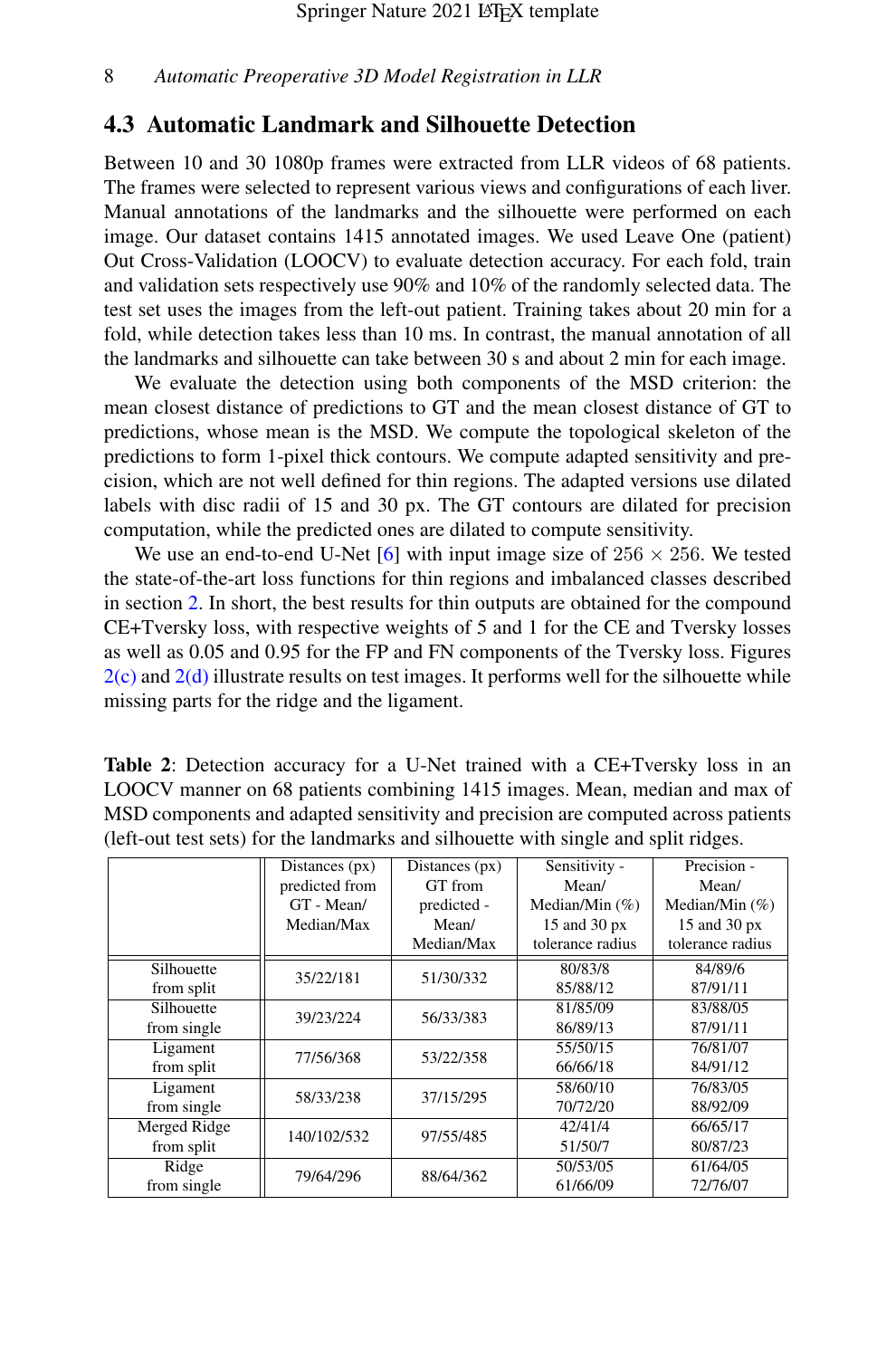Table [2](#page-7-1) summarises the results. For both the single and split ridge models, the silhouette brings the error close to the manual annotation interoperator variability, of 30 and 20 px for the mean and median MSD. Over 85% of the predicted points are within 30 px of GT and over 85% of the GT points are predicted within 30 px. This confirms that the method handles the silhouette very well. For the ligament, the error is slightly over. However, about 30% of the GT points are missed with a 30 px tolerance, from the single ridge model. The error is larger from the split one, suggesting that the ligament can be mistaken for ridge subparts. The ridge, whether split or not, obtains larger errors though using the single one allows fewer misdetection. The detection method thus slightly outperforms with the single ridge model. The variability is large: some patients have very large errors, which is explained by the high deformations induced by tools, creating misdetection, partial views and blurry images. Modifying the loss function and adding geometric or colour data augmentation did not improve the overall results.

#### 4.4 Automatic Registration Initialisation

The pose estimation method is first evaluated on the phantom dataset from [\[15\]](#page-11-7). A preoperative model subject to 10 non-rigid synthetic deformations was 3D printed for each deformation. 10 views were captured for each, along with the camera parameters, and the optimal poses were computed. The surface GT mesh is thus known for each image. We use the Mean Absolute distance Error (MAE) between the vector sets of 3D GT surface node positions U and of the estimated ones  $\hat{U}$  as evaluation metric  $\text{MAE}(\boldsymbol{U}, \boldsymbol{\hat{U}}) \leftarrow \frac{1}{N} \sum\limits_{i=1}^N$  $\sum_{i=1}^{N} ||u_i - \hat{u}_i||$ . The orientation error angle  $\theta \leftarrow \arccos \frac{\text{Tr}(R\hat{R}^T) - 1}{2}$ 2 is computed from the optimal and estimated pose rotation matrices  $R, \overline{R} \in SO(3)$ . The landmarks and silhouette are manually annotated for each image and the model. The method is then evaluated on a clinical dataset from [\[16\]](#page-11-8). GT tumour profiles were obtained from an ultrasound probe in 4 laparascopic procedures, each dealing with tens of images. We compute the Target Registration Error (TRE) between each GT tumour profile and the predicted tumour volume as [\[16\]](#page-11-8). We use the annotations and manual initialisations that were provided in this dataset. For both datasets, we use a baseline deformable registration algorithm that reproduces [\[17\]](#page-11-9), without the point cloud term. This becomes an energy-based optimisation based on a landmark and silhouette data term and a model's internal energy term, with respective weights 0.1 and 1. We use Saint-Venant Kirchhoff deformation modelling and dimension reduction by Locally Linear Embedding [\[18\]](#page-11-10), keeping 100 then 200 components in a stiff-toflexible strategy. T is composed of 6 threshold values between 0.05% and 25% of the image diagonal (1-500 px in 1080p images).

Tables [3](#page-9-0) and [4](#page-10-7) summarise the results obtained on both datasets. For the phantom dataset, we first compute MAE between GT and both optimal and predicted poses. The predicted pose for the proposed split ridge model obtains mean and median errors of respectively 15.9 mm and 11.6 mm in comparison to the 7.7 mm and 7.4 mm ones of the optimal pose. The single ridge model performs substantially worse due to the wrong correspondences in fronto-lateral views. We can see that each refinement step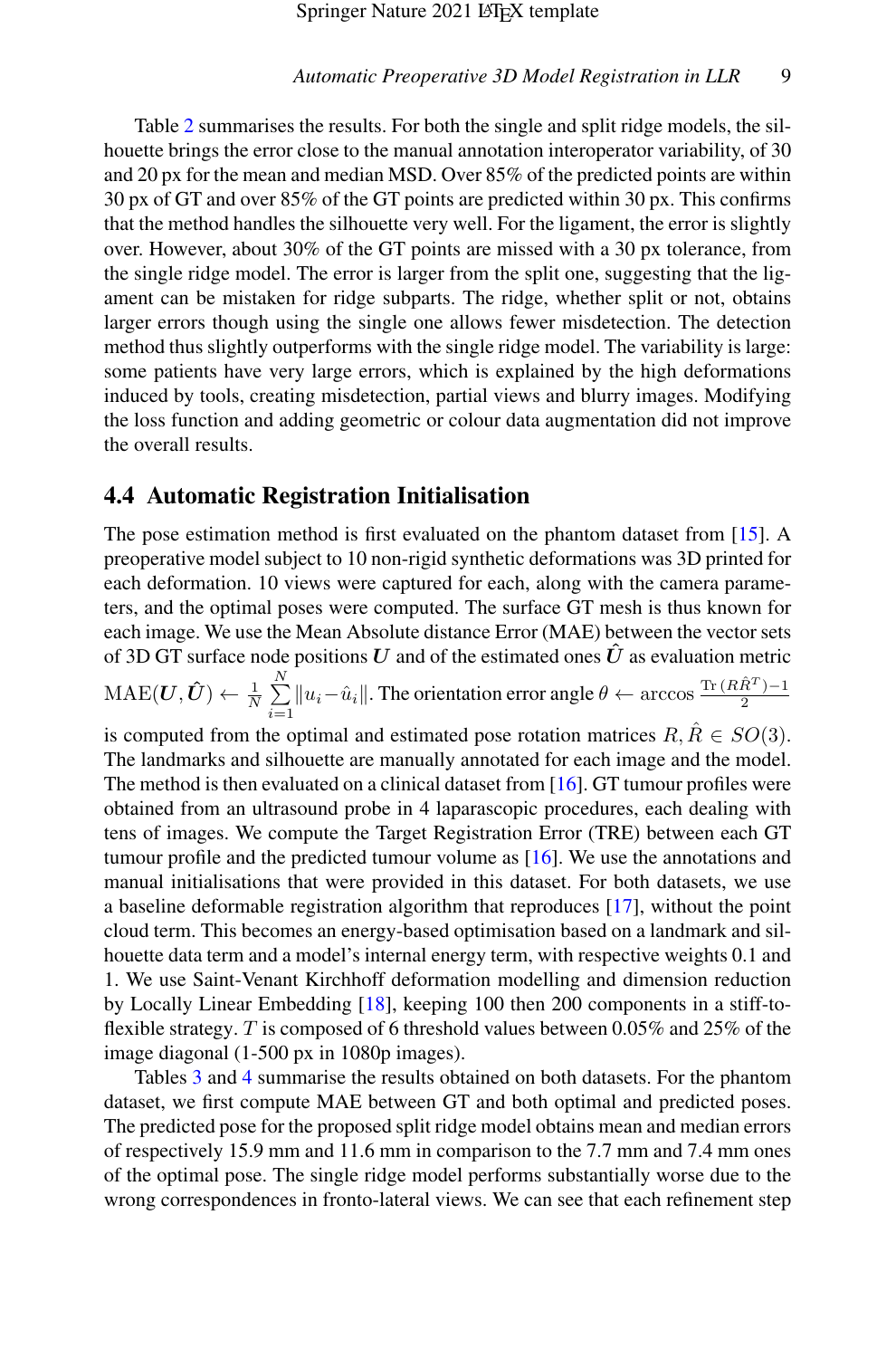<span id="page-9-0"></span>Table 3: Pose estimation accuracy on a phantom dataset. MAE statistics are estimated across images between predicted pose from a) split and b) single ridge models and GT for each algorithm step. Optimal pose and registration initialised from both poses are also evaluated. The rotation angle between predicted and optimal poses is computed.

|              | GT vs         | GT vs predicted pose                                | Optimal vs  | Registration   | Registration from |  |
|--------------|---------------|-----------------------------------------------------|-------------|----------------|-------------------|--|
|              | optimal       | a) split ridge model                                | predicted   | from optimal   | automatic         |  |
|              | pose          | b) single ridge model                               | pose a)     | pose vs GT     | initialisation a) |  |
|              |               |                                                     |             |                | vs GT             |  |
| Error        | <b>MAE</b>    | $MAE$ (mm)                                          | $\theta$ () | $MAE$ (mm)     | $MAE$ (mm)        |  |
| (mm)         |               | Steps $(1/2)/3$                                     | 1/2/3       |                |                   |  |
| Mean         | $77^{\pm0.7}$ | $(a)$ 68.8/36.8/15.9 <sup><math>\pm</math>2.9</sup> | 29/20/11    | $81^{\pm 0.7}$ | $13.1^{\pm2.8}$   |  |
|              |               | $b)$ 178.5/109.8/95 <sup><math>\pm</math>28.6</sup> |             |                |                   |  |
| Median       | 7.4           | $a)$ 51.0/24.0/11.6                                 | 23/14/8     | 7.3            | 10.0              |  |
|              |               | $b)$ 108.3/66.9/19.7                                |             |                |                   |  |
| $\eta_{.90}$ | 13.5          | $a)$ 112.2/69.5/27.1                                | 45/39/17    | 13.3           | 19.8              |  |
|              |               | $b)$ 359.5/291.1/338.1                              |             |                |                   |  |

improves the previous result. This is also the case for the orientation which gets progressively closer to the optimal one. The largest errors are obtained for side views where very few landmarks are visible, and should not be considered in actual liver laparoscopy. This demonstrates the relevance of our proposed automatic initialisation method, only based on single image landmarks and silhouette. Using the baseline registration method, the final errors starting from the optimal and predicted poses have about 5 mm mean difference. This last comparison should be considered cautiously as it depends on the registration method and parameters. However, 90% of the views have an MAE lower than 2 cm after registration, which is promising.

Pose estimation performance is confirmed in the clinical dataset [\[16\]](#page-11-8), where our automatic pose leads to a tumour TRE lower than or equal to the manual initialisation and always lower than 2.3 cm. Deformable registration from these initialisations further reduces the error. Figure [4](#page-6-1) illustrates the results for all patients. Automatic initialisation only fails for Patient 2 (e.g. figure  $4(b)$ )), owing to a strong non-rigid deformation induced by the ultrasound probe and the narrowness of the views in this procedure, making the PnP problem ill-posed. The fully automatic initialisation process takes between 10 and 40 seconds.

# 5 Conclusion

We have proposed methods to achieve fully automatic registration of a preoperative 3D liver model to a laparoscopic image. We bring the new largest manually annotated surgical liver dataset, an analysis of the landmarks, a landmark and silhouette detector and an extended robust pose estimator capable to estimate its own inlier cut-off threshold. Our experimental results show that these methods work well on clinical cases, reducing tumour TRE compared to the current manual methods. This resolves a major limitation of current methods requiring surgeon attention, which is not feasible in clinical practice. We have planned to improve automatic curvilinear landmark detection by expanding our dataset, using semi-synthetic data, exploring thicker landmark models and subdividing the ridge after detection. This will allow the evaluation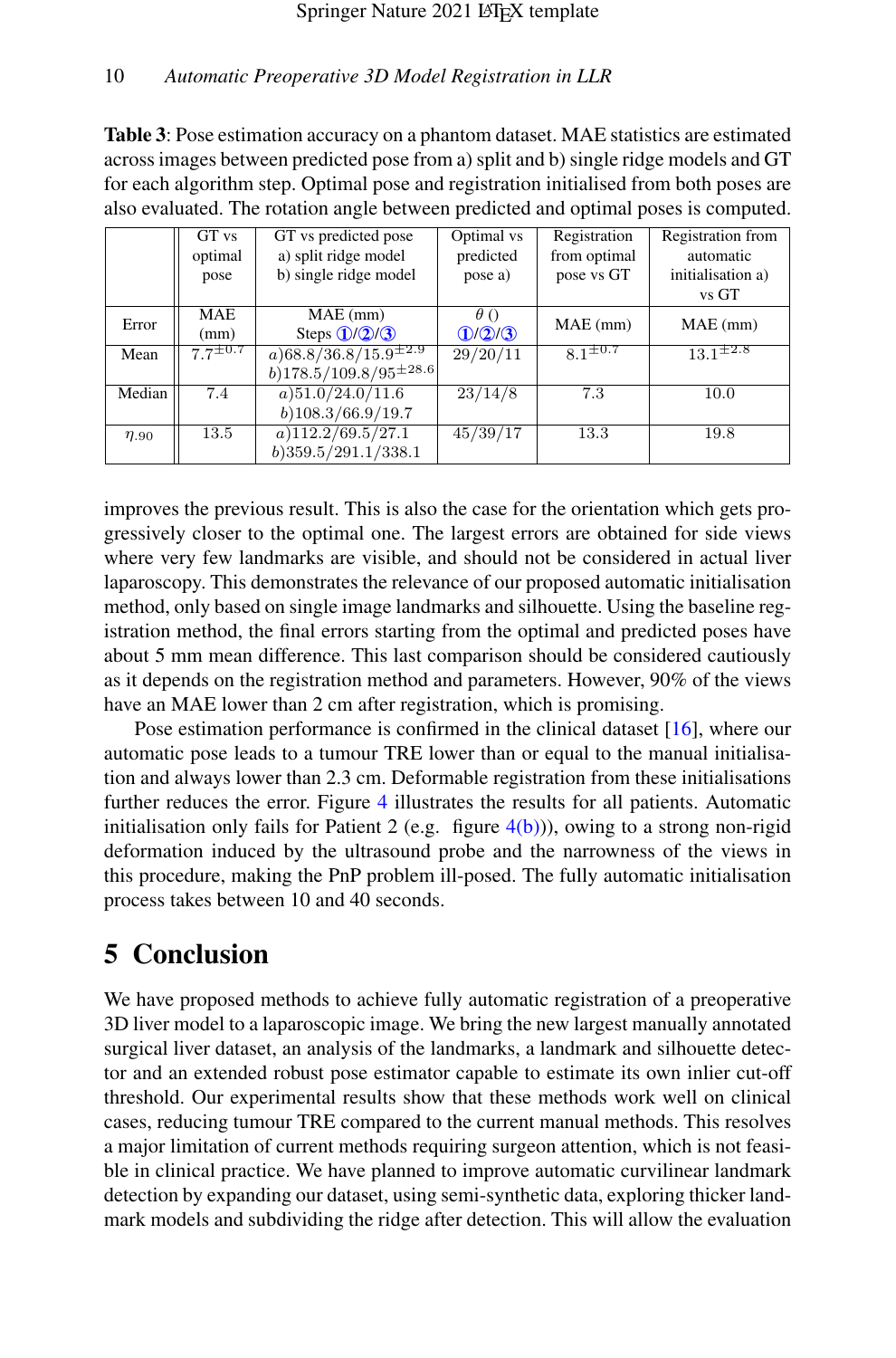| Error for | Between manual | Between        | Between             | Between registration  |
|-----------|----------------|----------------|---------------------|-----------------------|
| Patients  | pose and GT    | automatic      | registration result | result from automatic |
| 1/3/4     |                | estimated pose | from manual         | estimated pose and    |
| (mm)      |                | and GT         | pose and GT         |                       |
| TRE       | 15.1/30.5/16.3 | 14.8/22.4/7.2  | 13.4/28.9/16.0      | 12.5/20.8/6.9         |

<span id="page-10-7"></span>Table 4: Pose estimation accuracy on a clinical dataset. TRE is evaluated for both estimated initialisations, i.e. manual and automatic, and their following registrations.

and clinical validation of the full pipeline to be conducted, including the comparison of several baseline deformable registration methods. We will extend the pipeline to multiple image registration and use our methods to tackle the next fundamental step of real time liver tracking.

# **Declarations**

M. Labrunie is supported by a CIFRE PhD fellowship (N2021/0184) from ANRT under partnership between EnCoV and SurgAR. The authors declare no conflicts of interest. Our study received ethical approval (IRB00008526-2019-CE58) issued by CPP Sud-Est VI in Clermont-Ferrand, France. Informed consent was obtained from all individual participants included in the study.

# **References**

- <span id="page-10-0"></span>[1] Bernhardt, S., Nicolau, S.A., Soler, L., Doignon, C.: The status of augmented reality in laparoscopic surgery as of 2016. Med Image Anal 37, 66–90 (2017)
- <span id="page-10-1"></span>[2] Plantefeve, R., Haouchine, N., Radoux, J.-P., Cotin, S.: Automatic alignment ` of pre and intraoperative data using anatomical landmarks for augmented laparoscopic liver surgery. In: Biomedical Simulation (2014)
- <span id="page-10-2"></span> $[3]$  Özgür, E., Koo, B., Le Roy, B., Buc, E., Bartoli, A.: Preoperative liver registration for augmented monocular laparoscopy using backward-forward biomechanical simulation. IJCARS 13(10), 1629–1640 (2018)
- <span id="page-10-3"></span>[4] Adagolodjo, Y., Trivisonne, R., Haouchine, N., Cotin, S., Courtecuisse, H.: Silhouette-based pose estimation for deformable organs application to surgical augmented reality. In: IROS (2017)
- <span id="page-10-4"></span>[5] Espinel, Y., Ozgür, E., Calvet, L., Le Roy, B., Buc, E., Bartoli, A.: Combining Visual Cues with Interactions for 3D-2D Registration in Liver Laparoscopy. Ann Biomed Eng 48(6), 1712–1727 (2020)
- <span id="page-10-5"></span>[6] Ronneberger, O., Fischer, P., Brox, T.: U-net: Convolutional networks for biomedical image segmentation. In: MICCAI (2015)
- <span id="page-10-6"></span>[7] Franois, T., Calvet, L., Madad Zadeh, S., Saboul, D., Gasparini, S., Samarakoon, P., Bourdel, N., Bartoli, A.: Detecting the occluding contours of the